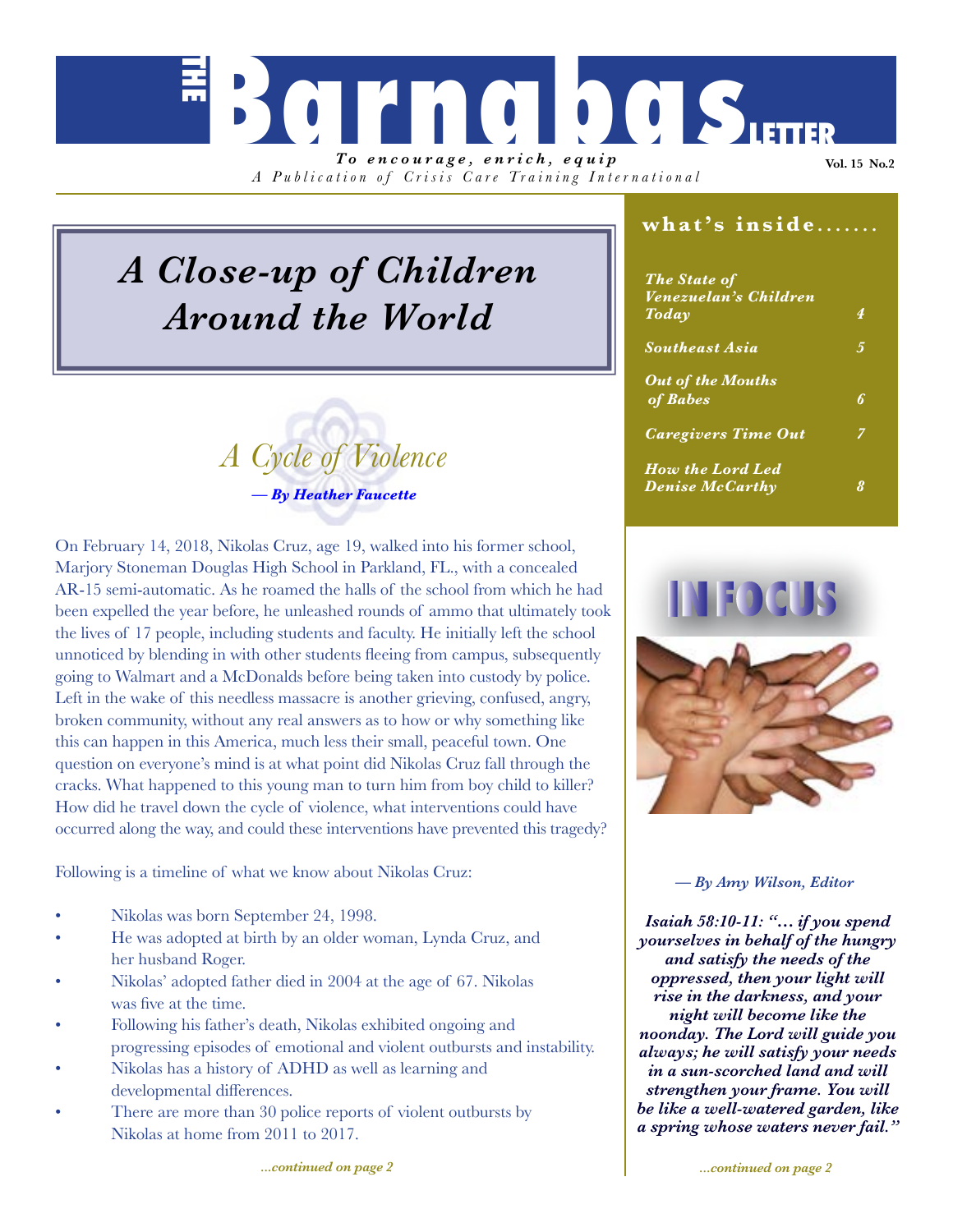- In 2016, his adoptive mother reported to police that Nikolas was engaging in self-harm by cutting his arms.
- Nikolas was expelled from school in 2017 due to undisclosed reasons.
- In early 2017, Cruz bought an AR-15-style rifle from a small nearby gun store.
- Nikolas exhibited disturbing posts online. There are online posts in which he writes:

*"I wanna shoot people with my AR-15" and "I'm going to be a professional school shooter." The second post was reported to the FBI, however FBI officials said they were unable to determine who was responsible.*

- His adoptive mother became very ill with pneumonia and died November 2017. Nikolas is now orphaned for a second time in his life at the age of 18.
- Immediately after the death of his mother, Cruz lived with a family friend for a few weeks and then was taken in by a foster family.
- February 14, 2018, Nikolas gets an Uber driver to drop him off at Marjory Stoneman Douglas High School in Parkland, FL. Using the AR-15, Nikolas opened fire, killing 17 students and faculty.
- Nikolas has since confessed to the killings and has been placed on suicide watch.
- The assistant public defender said Cruz has suffered from mental illness throughout his life and that it is possible he is autistic. "He is a broken human being. He is a broken child,'' she said.

There are so many different points of trauma or indications of trauma in Nikolas' short life, and we don't really know the whole story of what he experienced in his private life at home that may have impacted his behaviors. Based on what we do know, interventions at critical junctures could have changed the outcome.

Nikolas seems to have struggled ever since the death of his adoptive father at the age of five. *Intervention at this point could have consisted of grief counseling to ensure that he dealt with the grief, anger, sadness, and even possible guilt that this void left in his life.*

> As you pray over how God wants you to be involved, please remember the following verse as you pray: "And in your offspring shall all the nations of the earth be blessed, because you have obeyed my voice." (Genesis  $22:18.$

Nikolas began to show more signs of mental and emotional instability and aggression. Now that he was school aged, it could also have stemmed from anxiety, anger, and frustration related to his learning differences and ADHD. For a child with all of these issues, *intervention in the form of individual counseling, family counseling, seminars, psychoeducational evaluations, psychiatric visits (for medications), meetings and advocating for accommodations/ IEPs with educators, and one-on-one time/support at home to work on the academic, social, emotional and* 

# **INFOCUS**



## *A Cycle of Violence*

 *...continued from page 1*

## *A Cycle of Violence*

Human trafficking, refugees, poverty, children of war, orphans, victims of physical and sexual abuse, children of divorce, disabilities, victims of school violence… And so much more. There are so many issues affecting today's children. Some of the issues are ones that have been affecting children for hundreds of years, some are new to this era due to technology. This issue highlights today's children in three specific areas of our world and the traumas they are facing. Whatever the tragic issue, it is obvious that there is an increase of attack from the enemy on our children. The enemy does not want our next generation to know our Savior's love, compassion, mercy or gift of eternal life.

Because of these increase in attacks, the need is more pressing for Christians to unite and reach children with His love. There are numerous ways for us to help and we at CCTI pray that you will implore of our Lord how He wants you to be involved. Is it supporting one who is working on behalf of the children, serving in some of these areas of suffering? Is it volunteering to be a Big Brother/Sister in your community? Is it being a Special Buddy to a Special Needs child at your church? Is it through bringing awareness to others? Is it through daily lifting these precious gifts up to our Lord in prayer? Is it personally going to rescue, bring restoration, and tell of God's love?

 *...continued from page 1*

 *...continued from page 2*

*psychological ramifications* might have been effective.



By the time Nikolas reached his middle school years, he exhibited trauma with outward behavior through self-destruction and violence towards others.

In 2017, Nikolas was expelled from his high school. He lost a critical structure in his life, as well as connection to other peers, adults and community. His violence continued to escalate in disturbing behaviors. At that point, he self-identified as a "school-shooter" and had a warped view of who he is and his value as a person. *Intervention at this point would have been difficult but still possible.* 

The final straw for Nikolas seemed to come when his mother died of pneumonia in the fall of 2017. He was once again orphaned. But this time there is no restoration—he not only lost his mother, but he lost his home and any remaining connection to his past and who he is. He is passed between two homes within a two-month period, without any security of what his future will hold. The foster family did attempt to intervene by giving him food, clothing, and shelter, as well as helping him get a job. However, the scars ran too deep and replacing physical needs cannot heal the internal wounds that Nikolas carries. On February 14, 2018 Nikolas used his AR-15 to massacre 17 people at his former high school. He admits to his actions and now sits in jail on suicide watch. Unfortunately, he has completed the cycle of violence by becoming violent.

This is likely the tip of the iceberg in discussing when helpful interventions could have occurred in the life of Nikolas Cruz. What is clear is that the longer trauma goes unaddressed without intervention, the destructive effect continues to build until violence results and the cycle continues to repeat itself and escalate.

### *Biography for Heather Faucette*

*Heather works as a CPA and Financial Advisor in Raleigh, NC, where she lives with her husband of 20 years and their three children. She enjoys being part of the leadership team with RiverCross, a ministry providing gospel central trauma healing for vulnerable children around the world.* 

*I performed all of my research for the article online, using various news articles. Please note that as I was writing this without publishing in mind, sources and quotes are not cited in the paper. However, my primary sources were articles posted by the NY Times, Time and the Evening Standard, among others.*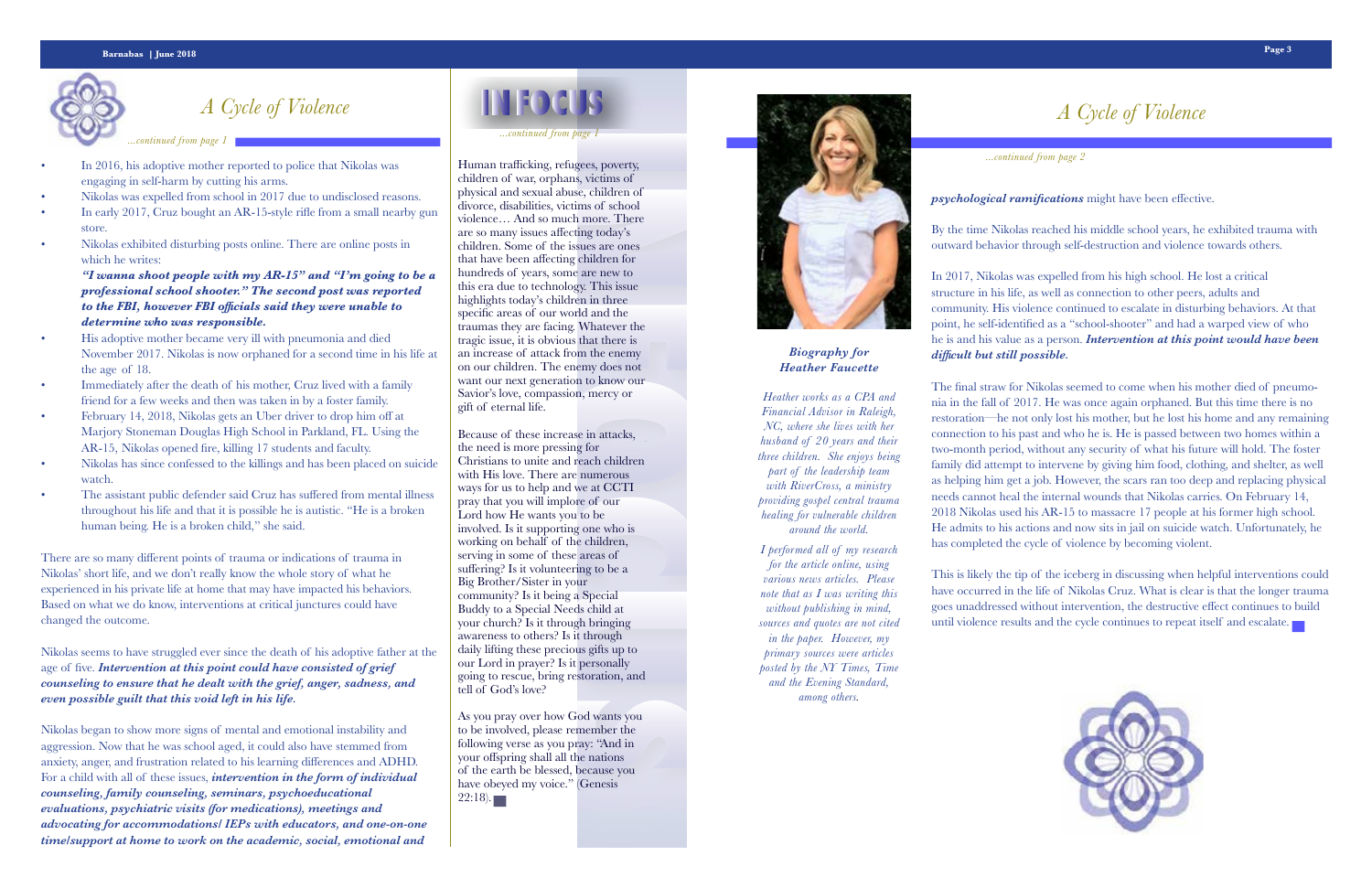Southeast Asia is a diverse and complex area of the world. In many ways it is a collision of third-world struggles and Western modernization. People here are in a hurry to catch up to the West. Children, who come from families that can afford private schools, have the privilege of learning English. The poor sector lives with the realization that they are going to be left behind as the culture modernizes. We live in one of the largest cities on one of the most populated islands in the world. There are several causes of children in crisis here. It is not limited to the poor; the attack on the children of this nation spans the eloquent homes of the wealthy to those collecting garbage and living in slums. Helping these children requires a willingness to love anyone God puts in front of you and dream big for creative ideas and opportunities to bridge gaps of social economic class, ethnicity, and religion.

One area of our focus is orphan care. We work with a safe house for unwed mothers who would otherwise be forced or pressured by their families to have an abortion. It brings a lot of shame on a family when a baby is born outside of marriage. There are so many orphanages, and adoption is not common in this culture. We are working to get local volunteers trained and passionate about spending time with the babies and children at the orphanage. We spend time teaching the staff about the developmental needs of infants and are seeing many positive changes.

Many families flock to the city in search of work and end up collecting garbage and living in slums. There are many slum areas, and these children often cannot afford to attend school and are left vulnerable in the streets. One beautiful response we are seeing to this need is "free schools." The orphanage where we serve has a free school in a slum area and targets these children. The school does not only educate the children, it works with the whole family to build healthy communities.

The pressure for the privileged children here to succeed and excel in school can create stress levels that young people struggle to cope with. Young people often have thoughts of suicide and struggle with anxiety and depression. They often feel hopeless and overwhelmed.

We spend most of our time with children and young people. We are surrounded by crisis in many forms: physical, emotional, and spiritual. God is using the many struggles and hardships of children in this nation to create opportunities for the church to answer their needs. The circumstances that have caused crisis are also the roads into the lives and hearts of the community. When someone is willing to come alongside a community and help them with their children, it opens doors and builds lasting relationships. We are seeing many amazing things as the Lord works and moves through the lives of those willing to love and support these young people.



## *The State Of Venezuelan's Children Today*

*— By Francisca Viloria*

### *About the Author Francisca Viloria*

Suspiciously the Health Statistics from Venezuela has been veiled. Not a single epidemiological bulletin tracking statistics like infant mortality has been published. One event publicized in 2016 showed that 11.446 children under the age of one had died in 2015 (30% increase in one year); and the maternal mortality had increased nearly fivefold in the same period.

> *Francisca Viloria holds a Doctorate in Philosophy from the University of Reading, UK., and a Masters on Rural Development from the Universidad Central de Venezuela. Since September, 2014, she began working with WEC-CCTI. She began by working in Venezuelan orphanages (children, youth, and young adults), gave training on effective restoration strategies for traumatized people (Nicaragua, El Salvador, Puerto Rico, and Venezuela), and founded and coordinated rescue work teams for children from the orphanages, on the streets, and others.*

## *Southeast Asia — Anonymous*

*Our family has lived in South East Asia for over three years. We partner with locals and work with vulnerable children and orphans. We also serve students and mentor young people to get involved. We have a passion to engage locals in these ministries and to show how vast and immeasurable is the Love of the Lord.*



Venezuelan children are facing severe acute malnutrition that started being visible in 2014, and it hasn't stopped as of today.

According to UNICEF, malnutrition is the most extreme and visible form of undernutrition. In such a condition, a child shows a frail and skeletal face and requires urgent treatment to survive. These children have very low weight for their height and severe muscle wasting. In some cases, the youngster may also have nutritional edema, characterized by swollen feet, face, and limbs. It is a major cause of death in children under 5, and its prevention and treatment are critical to child survival and development. Children in such a condition are nine times more likely to die than well-nourished children, whether as a direct result of malnutrition itself or the indirect result of childhood illnesses like diarrhea and pneumonia that malnourished children are too weak to resist.

A portrait 10 years ago of Venezuelan children could be, more or less, similar in standard quality of life as in other developing countries around Latin American where there are very poor children. This includes approximately two-thirds of the Venezuelan population and includes street children, aboriginal street families, abandoned children, etc., with the typical signs of unhealthy life (as anemia, scoliosis), and having no home, education, or sports. It was very exceptional to see severe malnutrition cases in that time. Now it is a common occurance in this country to see many children in hospitals passing away as a result of severe malnutrition consequences. How this can happen to a rich country that has the largest proven oil reserves in the world?

Historically the Venezuelan economy was mainly based in the export of raw materials such as petrol and miners (since 1930). In 1999 the Bolivarian revolution began, which set out to get the control of any economic activity in the country. It has been progressively dismantled or confiscated. The expropriation of numerous farmlands and various industries has made the internal food production decrease dramatically. The economy damage was not very perceptible while international oil prices were high, but when these began a steep fall, scarcities became common in this country and food prices skyrocketed.

Many disputable policies put the whole society in an extremely vulnerable condition with respects to the petrol oil fluctuations price market.

Venezuelan authorities have been arguing that this is happening because it has had an "economic war" against the Bolivarian Revolution, western world parties, and internal opposition. Assuming that this argument would be the real cause for this drama into the most vulnerable population; what are the effective minimum acts these authorities are doing to provide children the most basic things to survive?

Venezuela subscribed the UNICEF Convention (Children Rights Convention) in 1990. This established that governments have the responsibility to take all available measures to make sure children's rights are respected, protected, and fulfilled. What is the Venezuelan Government doing in this respect?

Whatever it is, years of mismanagement or the "economic war," it is setting the stage for the collapse of the Venezuelan. Hunger has gripped the nation for years, causing massive numbers of the poorest and the innocents to die.



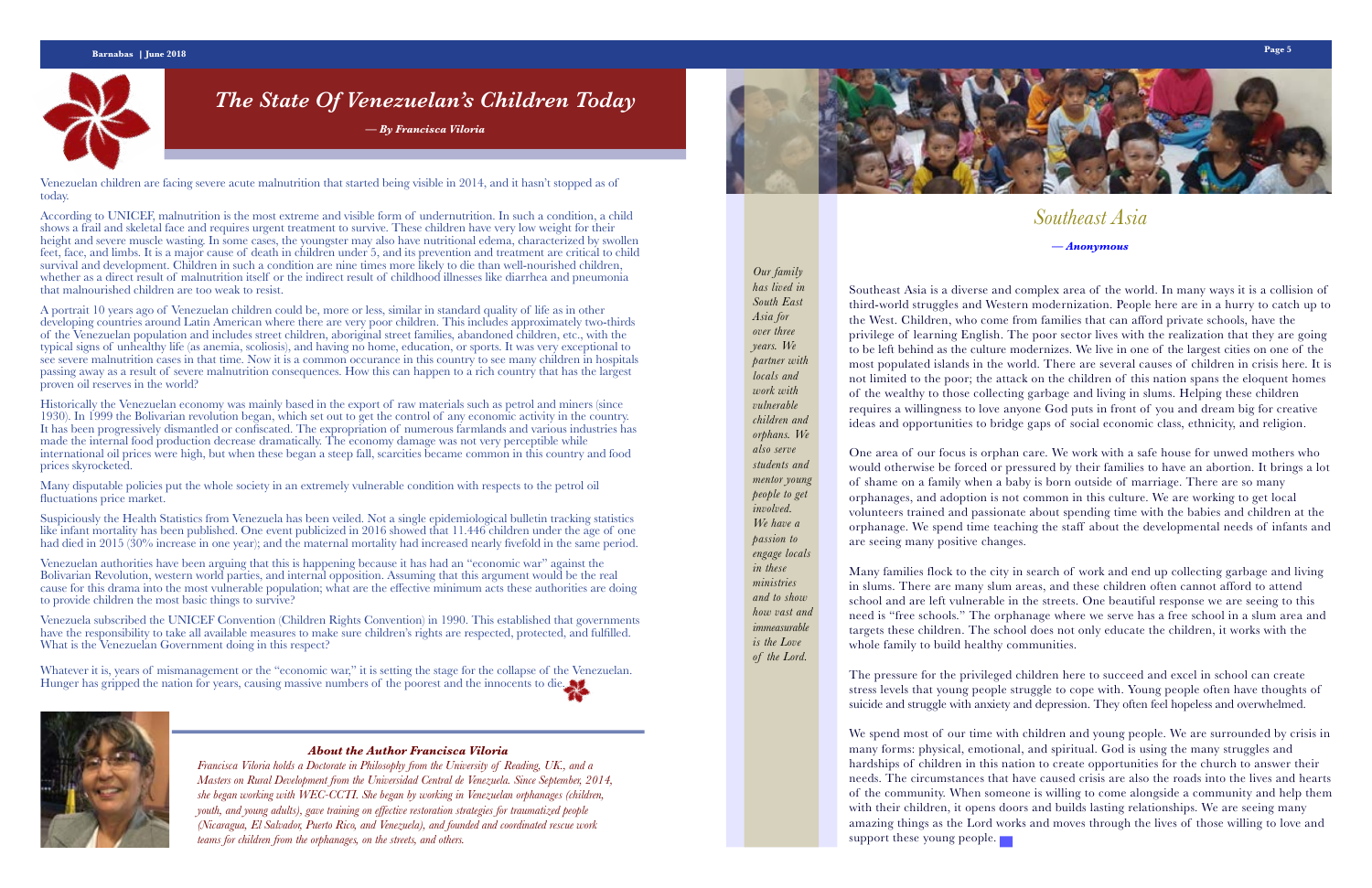

### **Barnabas | June 2018 Page 7**

### **OUTO<sup>F</sup> TH<sup>E</sup> <sup>M</sup>OUTH BABE<sup>S</sup> OF S**



*Dedicated to children who hear their Father's voice*



### *Student Quotes from Recent School Shootings*

### *— Collected by Rachel Estes*

 "You think something like this is never going to happen to you and then it does," Marjory Stoneman Douglas High School senior Rebecca Bogart told *The New York Times*.

 "I feel like my security has been taken away from me," 17-year-old Aztec High School student Sarah Gifford told the NPR after witnessing a gunman open fire in the hallway of her school last December. "I don't even go to the mall or Walmart the same way because I'm scared someone's just gonna come in."

When the Parkland, Florida, shooting occurred two months later on Feb. 14, many students and faculty at Aztec High experienced flashbacks to the incident at their own school. According to the NPR, some students dropped out; others started homeschooling.

Ryan Dietsch told reporter Rubio that he'd been practicing active shooter drills since he was in elementary school. "Now seven years later, I am in a closet with 19 other kids waiting, fearing for my own life," he said, according to CNN. "They're watching the news (and)…they're kind of reliving it," Aztec High School history teacher Fritz Polk said. In response to the May 18 shooting at Santa Fe High School in Santa Fe, Texas, survivors of the Parkland shooting shared their shock and grief over having this experience in common with other students.

"I started replaying what happened to us in my head, over and over (after learning of the Santa Fe shooting on Twitter)," Marjory Stoneman Douglas student Kaitlyn Jesionowski told *The New York Times*. "This has been so hard because all of the emotions come back."

"It's surreal for me," 17-year-old Marjory Stoneman Douglas student Samantha Grady added. "I can only imagine what they are feeling (and) the fear they experienced having gone through the same thing. Honestly, I am flabbergasted."

Many students involved in school shootings experience an impending state of hyper-vigilance, tending to perceive danger when, in reality, there is none— "much like combat veterans with post-traumatic stress disorder," noted Steven Berkowitz, director of the Penn Center for Youth and Family Trauma Response and Recovery.

### *Coping with Stress, Averting "Burnout"*

### *— Dick Stellway*

#### *Community Vision Intl., Inc.*

*I was involved in a work that I cared about deeply, but I became lethargic. I lost interest in everything. I would come to work but my heart was no longer in it. I was very sad but I didn't know why. I thought I might feel better if I got some sleep but I couldn't sleep. I wondered at the time, "What is happening to me?" If I hadn't gotten help I could have left—or lost— my ministry.*

These are the words a colleague used to describe what he came to recognize as "burnout". When I shared his story with four of my colleagues, two of them immediately recalled going through a similar experience. It was a very painful experience for each of them and, through an extended recovery process, both learned how to take better care of themselves.

I observed some important practices in self care while visiting Mother Teresa's Missionaries of Charity compound in Calcutta some years back. The sisters would arise early in the morning for prayer and prepare the compound for the people waiting

*Rachel is a senior in the School of Communication and Digital Content at Liberty University, where she is studying journalism and photography. She plans to work in the travel/outdoor magazine industry after finishing her coursework this December.*

*Rachel also holds an Associates of Arts and Sciences in Human Services; after high school, she thought counseling was the career path she was meant to take and planned to work with a refugee resettlement agency, but God had other plans.*

*Rachel is passionate about traveling and storytelling. She is ecstatic to see what God has for her through her internship with CCTI this summer.*

> *Dick grew up in Pasadena, California where, because his parents lived on "the black side of town," went to school with a number of racial minorities. This experience encouraged his study of sociology and psychology. He obtained a M.A. degree in sociology (University of Hawaii) and later a M.S. in psychology (Illinois State University) and a Ph.D. in sociology from the University of Illinois. For a number of years he taught sociology, conducting social research and administered sociology departments, first at Wheaton College in Illinois and then at Northwest Nazarene University in Idaho. While teaching at Daystar University in Kenya one of his students asked him to help set up a program to assist children impacted by HIV & AIDS. Dick was later introduced to Viva where he served as the 'Children and AIDS Forum Facilitator'. Presently he serves as Co-Director Designate with Community Vision International.*

*Dick's wife, Janet, comes from a rural village in Kenya. They and their two teenage sons presently reside in the U.S. State of Idaho.*

outside the gate. When they opened the gate, they spoke with each visitor to determine their needs. A few sisters attended to those with one need, another group to those with another need.

Through this brief experience I gained a fresh appreciation for two principles of self-care: prayer and partnership. The list below seeks to put these principles into action.

### *Principle One—Prayer. I must:*

•Begin the day by opening an avenue of communication with our Lord through Bible reading or reflecting on devotional materials and praying for wisdom and direction for the day.

•End the day in reflective prayer and remember those with whom I have ministered.

•Occasionally do a spiritual "reset" by withdrawing for a few minutes at a time and saying a prayer.

### *Principle Two—Partnership. I must:*

•Regularly confer with workmates on mutual responsibilities and meet (daily or at least weekly) to discuss specific problems and solutions.

•Discuss my emotions with others who can advise me and inform my sometimes-limited perspective.

•Identify external resources to assist us and our "clients."

•Determine how to best advocate on behalf of those we are assisting to expand limited resources.

•Periodically assess the effectiveness of what we are doing.

•Learn to celebrate achievements, no matter how small.

•Take time out to pursue opportunities to advance our learning and our performance.

•Find times—either with my workmates or with others—to play and to laugh. T

•his is crucial for emotional "survival."